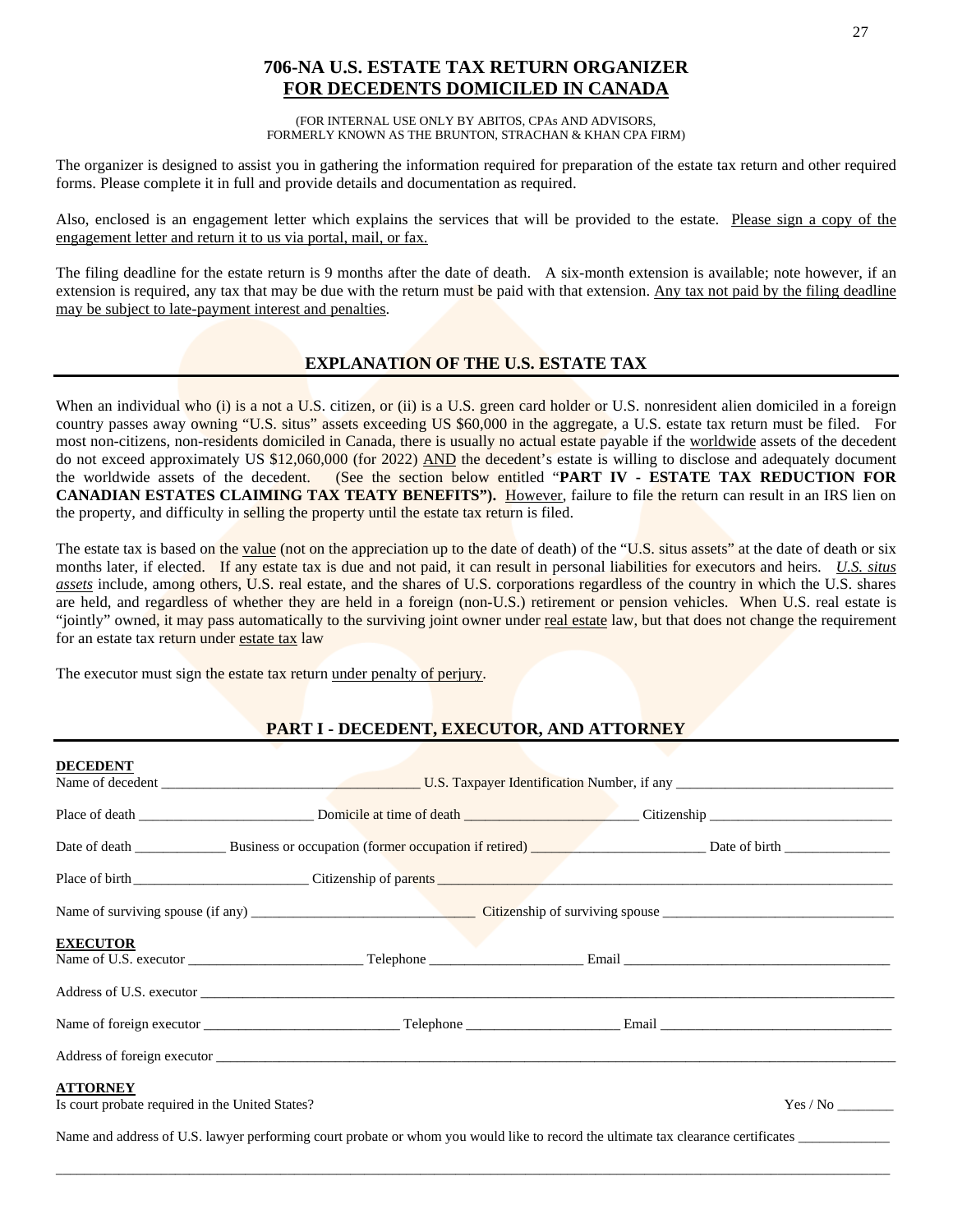### **PART II - GENERAL INFORMATION REQUIRED**

| Did the decedent die testate (with a will)?                                                                                                                                                                                       |                          |
|-----------------------------------------------------------------------------------------------------------------------------------------------------------------------------------------------------------------------------------|--------------------------|
| Were letters testamentary or letters administration granted for the estate?<br>(e.g., was there foreign or U.S. court probate, or were any other documents filed with any court)                                                  | Yes / No                 |
| Please attach a copy of the following:<br>Death Certificate<br>Certified copy of the will any codicil<br>Letters testamentary or letters of administration<br>(Attach an English translation to all documents in other languages) | Done / $NA$<br>Done / NA |
| Was the decedent ever a U.S. citizen or resident?<br>If "Yes", did the decedent lose U.S. citizenship or residency within 10 years of death?<br>What U.S. visa status (if any) did the decedent have at the date of death?        | Yes / No                 |
| Was the decedent engaged in business in the U.S. at time of death?                                                                                                                                                                |                          |
| At the date of death, did the decedent have access personally, or through an agent, to a safe deposit box in the United States?<br>If "Yes", please attach a detailed list of the contents.                                       | Done / NA                |
| Did the decedent ever make any transfer of U.S. assets prior to death?                                                                                                                                                            | Yes / No                 |
| At the date of death, did the decedent have any trusts still in existence?<br>If "Yes", did the trusts include assets located in the U.S.?                                                                                        |                          |
| At the date of death, did the decedent have a general power of appointment over any assets located in the United States?                                                                                                          |                          |
| Have U.S. federal gift tax returns ever been filed?<br>If "Yes", when <b>At what IRS</b> offices were they filed?                                                                                                                 |                          |
| Does the gross estate in the U.S. include any interests in assets transferred to a "skip person"?<br>(i.e., to an heir 2 generations or more below the decedent)                                                                  | Yes / No                 |

## **PART III - SPECIFIC INFORMATION REQUIRED ON ASSETS SUBJECT TO U.S. ESTATE TAX** (i.e., the U.S. situs "inventory")

At the date of death, did the decedent own any of the following:

| 1. | Real property located in the United States?                                                                                                                                                                                        | Yes / No                             |
|----|------------------------------------------------------------------------------------------------------------------------------------------------------------------------------------------------------------------------------------|--------------------------------------|
|    | If "Yes", please attach the following for each property:                                                                                                                                                                           |                                      |
|    | Property address and name of the owner(s)                                                                                                                                                                                          |                                      |
|    | Deed, an appraisal of the property (or a realtor's opinion of value with comparables as                                                                                                                                            |                                      |
|    | of the date of death)                                                                                                                                                                                                              |                                      |
|    | Value and description of the furnishings<br>٠                                                                                                                                                                                      |                                      |
|    |                                                                                                                                                                                                                                    |                                      |
| 2. | Equity memberships in U.S. golf or country clubs, or in any other U.S. athletic or social entities?                                                                                                                                |                                      |
|    |                                                                                                                                                                                                                                    |                                      |
|    |                                                                                                                                                                                                                                    |                                      |
| 3. | Publicly traded U.S. corporate stock? (i.e., stock of a U.S. corporation, such as Microsoft, Apple, etc.)<br><b>Note:</b> The estate return must report the ownership of U.S. stock regardless of the country in which it is held. |                                      |
|    | If "Yes", please attach a list of the details of each stock showing:                                                                                                                                                               |                                      |
|    | The name of the corporation, the number of shares owned, its stock market symbol                                                                                                                                                   |                                      |
|    | Each share's value at the date of death, and attach the brokerage statement covering the date of death<br>٠                                                                                                                        |                                      |
|    | and six months after the date of death                                                                                                                                                                                             | Done / NA $\_\_\_\_\_\_\_\_\_\_\_\_$ |
|    | Copies of all stock certificates held by the decedent that were not listed on the brokerage statements<br>٠                                                                                                                        |                                      |
|    |                                                                                                                                                                                                                                    |                                      |
| 4. | U.S. money market funds, U.S. mutual funds, and/or U.S. bond certificates?                                                                                                                                                         |                                      |
|    | If "Yes", please attach the brokerage statement covering the date of death and six months after the date of death.                                                                                                                 |                                      |
|    |                                                                                                                                                                                                                                    |                                      |
| 5. | U.S. bank accounts and/or certificates of deposits?                                                                                                                                                                                |                                      |
|    | If "Yes", please attach a list of the names and addresses and the bank statements covering the date of death.                                                                                                                      | Done / NA                            |
|    |                                                                                                                                                                                                                                    |                                      |
| б. | U.S. life insurance?                                                                                                                                                                                                               |                                      |
|    | If "Yes", please attach a list and the life insurance statements issued by the life insurance companies.                                                                                                                           |                                      |
|    |                                                                                                                                                                                                                                    |                                      |
| 7. | U.S. annuities, U.S. IRA's, 401(k)s and other retirement plans?                                                                                                                                                                    |                                      |
|    | If "Yes", please attach a list and the brokerage, bank, or plan participant statements covering the date of death.                                                                                                                 | Done / $NA$                          |
|    |                                                                                                                                                                                                                                    |                                      |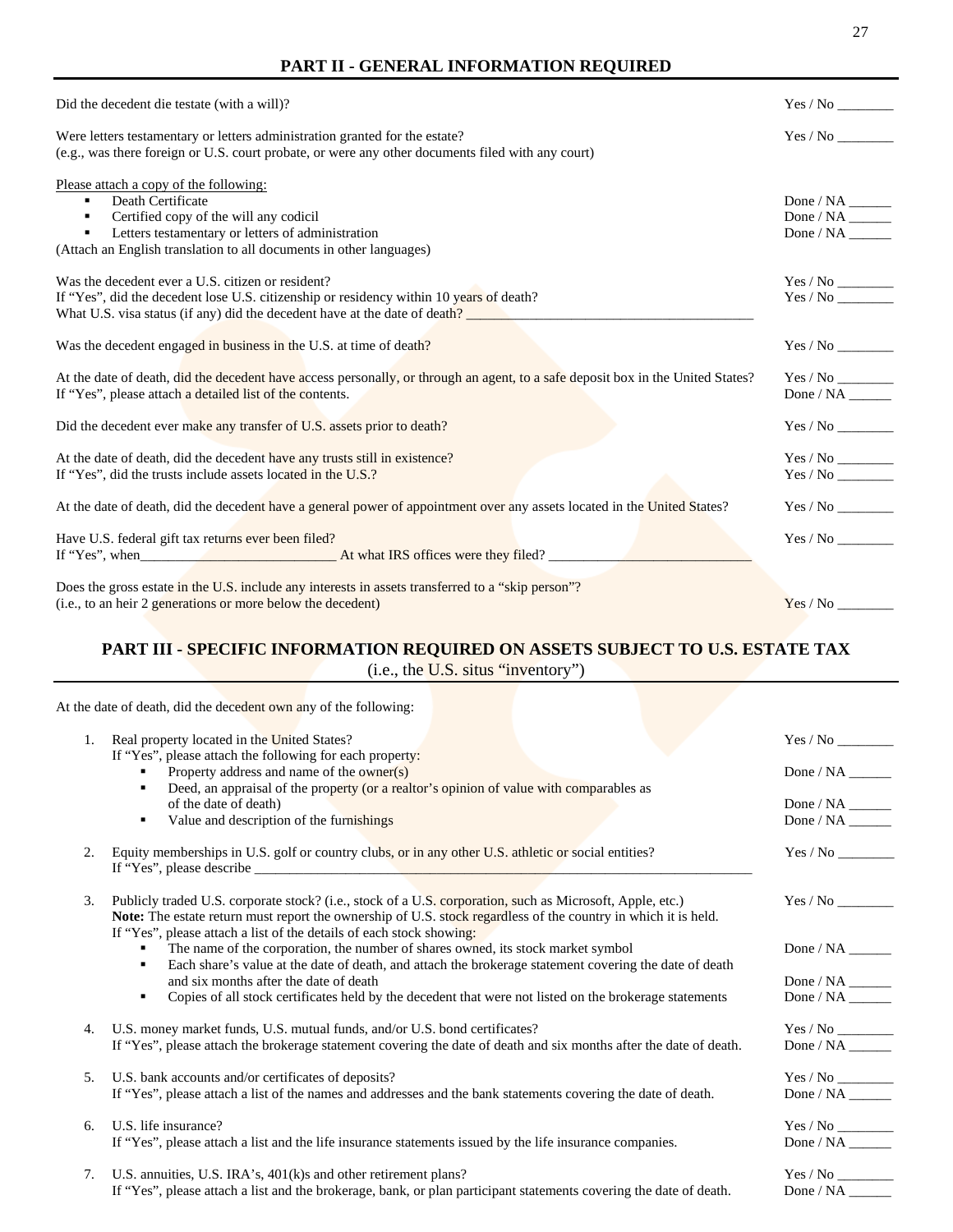| 8. | Other U.S. situs assets, including (but not limited to) vehicles, yachts, RVs, or substantial jewelry, artworks or<br>antiques that normally remained in the U.S?<br>If "Yes", please attach a list.                                                                          | Done / NA $\_\_\_\_\_\_\_\_\_\_\_\_$                                                                                                                         |
|----|-------------------------------------------------------------------------------------------------------------------------------------------------------------------------------------------------------------------------------------------------------------------------------|--------------------------------------------------------------------------------------------------------------------------------------------------------------|
| 9. | Debt obligations from U.S. persons or entities (e.g., was any debt owed to the decedent by a U.S. citizen, resident<br>or entity, or did the decedent own any U.S. government, institutional or corporate debt, including notes or bonds.)<br>If "Yes", please attach a list. |                                                                                                                                                              |
|    | 10. Shares of a private U.S. corporation?<br>If "Yes", please attach the following for each corporation:                                                                                                                                                                      |                                                                                                                                                              |
|    | Stock certificates<br>$\blacksquare$                                                                                                                                                                                                                                          | Done / NA $\_\_\_\_\_\_\_\_\_\_\_$                                                                                                                           |
|    | Buy-sell agreements<br>$\blacksquare$                                                                                                                                                                                                                                         | Done / $NA$ <sub>______</sub>                                                                                                                                |
|    | Tax returns and the complete set of financial statements for the year covering the date of death<br>٠                                                                                                                                                                         | Done / NA $\_\_\_\_\_\_\_\_\_\_\_\_$                                                                                                                         |
|    | Appraisal or other valuation<br>٠                                                                                                                                                                                                                                             |                                                                                                                                                              |
|    | Appraisals, bank and/or brokerage statements to substantiate the fair market value of assets held<br>٠                                                                                                                                                                        | Done / NA $\_\_\_\_\_\_\_\_\_\_\_$                                                                                                                           |
|    | Any recent sales of stock by the decedent or other shareholders<br>٠                                                                                                                                                                                                          | Done / NA $\_\_\_\_\_\_\_\_\_\_\_\_$                                                                                                                         |
|    | Other stockholders and shares held<br>٠                                                                                                                                                                                                                                       |                                                                                                                                                              |
|    | (Attach an English translation to all documents in other languages)                                                                                                                                                                                                           |                                                                                                                                                              |
|    | 11. Interest in a partnership, LLC, joint venture, and/or other unincorporated business?                                                                                                                                                                                      |                                                                                                                                                              |
|    | If "Yes", please provide the percentage of ownership interest in the partnership, LLC, joint venture, and/or<br>other unincorporated business and attach the following for each:                                                                                              |                                                                                                                                                              |
|    | Partnership, operating, or ownership agreement<br>٠                                                                                                                                                                                                                           | Done / $NA$ <sub>______</sub>                                                                                                                                |
|    | <b>Buy-sell agreements</b><br>$\blacksquare$                                                                                                                                                                                                                                  | Done / NA $\_\_\_\_\_\_\_\_\_\_\_\$                                                                                                                          |
|    | Tax returns and the complete set of financial statements for the year covering the date of death<br>٠                                                                                                                                                                         |                                                                                                                                                              |
|    | Appraisal or other valuation<br>٠                                                                                                                                                                                                                                             | $\begin{array}{c} \text{Done} \text{/ NA} \underline{\hspace{1cm}} \\ \text{Done} \text{/ NA} \underline{\hspace{1cm}} \underline{\hspace{1cm}} \end{array}$ |
|    | Appraisals, bank and/or brokerage statements to substantiate the fair market value of assets held<br>٠<br>(Attach an English translation to all documents in other languages)                                                                                                 |                                                                                                                                                              |
|    | 12. In the case of any jointly owned asset(s) listed above, did the surviving joint owner contribute funds to the                                                                                                                                                             |                                                                                                                                                              |
|    | purchase of, or, improvements to the asset(s), or to its mortgage payments?                                                                                                                                                                                                   |                                                                                                                                                              |
|    | If "Yes", please provide proof of contributions, such as cancelled checks, bank statements, etc.                                                                                                                                                                              | Done / NA                                                                                                                                                    |
|    | Please call us to discuss.                                                                                                                                                                                                                                                    |                                                                                                                                                              |
|    | 13. U.S. pensions for which payments continued to another person after death?                                                                                                                                                                                                 | Yes / No                                                                                                                                                     |
|    | If "Yes", please describe $\_\_\_\_\_\_\_\_\_\_$                                                                                                                                                                                                                              |                                                                                                                                                              |
|    |                                                                                                                                                                                                                                                                               |                                                                                                                                                              |

## **PART IV - ESTATE TAX REDUCTION FOR CANADIAN ESTATES CLAIMING TAX TEATY BENEFITS**

### **TAX TREATY UNIFIED CREDIT**

The tax treaty between Canada and the United States is extremely helpful in reducing, or even eliminating, U.S. estate tax for non-U.S. citizens or U.S. nonresident aliens domiciled in Canada, **provided the worldwide assets are adequately documented and the estate files all the paperwork required.**

The amount of estate tax that would otherwise be due on the taxable estate, absent the treaty, can be reduced by an increase in the "unified tax credit" under the treaty. The tax treaty provides Canadians with a portion of the unified tax credit that is available to U.S. citizens. For 2022, the maximum unified tax credit available to U.S. citizens is US \$4,769,800. Under the tax treaty, that maximum unified credit is available to Canadian estates in proportion to the decedent's U.S. situs assets (above) divided by the decedent's worldwide assets (which must be adequately documented). *(E.g., if 10% of the decedent's worldwide assets were U.S. situs assets, the estate is entitled to a unified tax credit of US \$476,980 (2022), provided the estate furnishes all of the documentation required.)*

#### **Documentation Required**

To obtain the unified tax credit under the treaty, the estate must attach to the estate tax return a list (inventory) of the decedent's worldwide assets at the date of death. These additional worldwide assets (beyond the U.S. situs assets) are not subject to U.S. estate tax, but they must be disclosed and documented on the estate tax return in order to obtain the treaty unified tax credit. For example, if there is a Canadian securities account or RRSP account, it would be listed, and the statement from the relevant brokerage account showing each security at the date of death must be attached to the U.S. estate tax return. Please refer to type of assets listed and information required above above in "**PART III - SPECIFIC INFORMATION REQUIRED ON ASSETS SUBJECT TO U.S. ESTATE TAX"** to help assist with the worldwide inventory.

Do you wish to claim this treaty unified tax credit? Yes / No \_\_\_\_\_\_\_\_ If "Yes", please provide the list of worldwide assets (worldwide inventory) and the documentation requested above. Done / NA \_\_\_\_\_\_